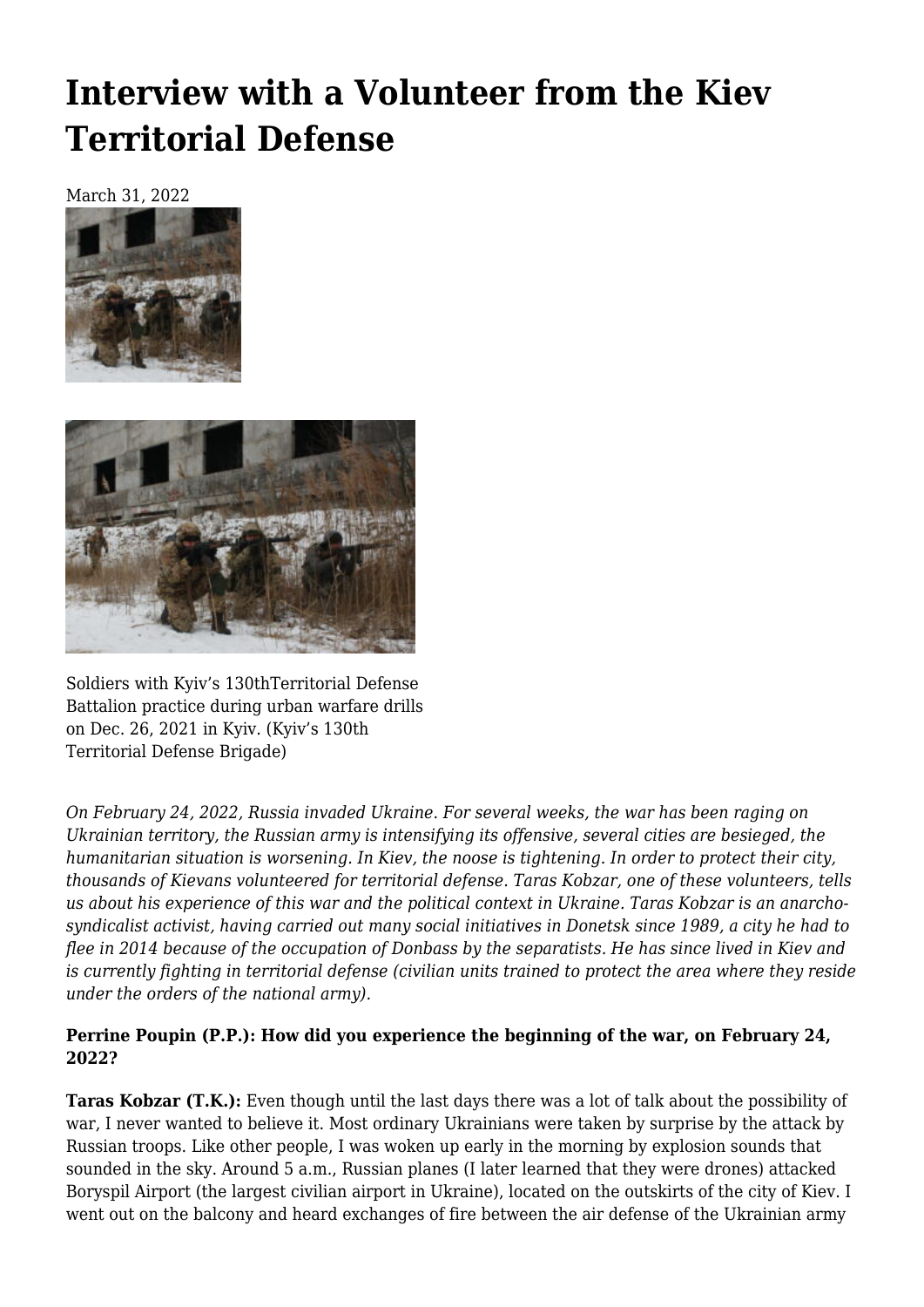and the Russian air force. At first, I wanted to believe that this was just a military provocation to put pressure on Ukraine. And that it would end like this. No one wanted to believe in an all-out and protracted war. Despite warnings from Western intelligence services, especially US and British, and many other signs, no one wanted to believe it. It was not believed that Putin would embark on such an adventure. The war was a great shock to the Ukrainians. I feel unreality. I had a similar experience in Donetsk in 2014.

# **P.P.: Why do you think Russia is attacking Ukraine now?**

**T.K.**: This war marks the return of the imperial ambitions of the Kremlin and Putin, who considers that his historical mission is to re-establish the borders of the Russian Empire or the Soviet Union. His aspiration is to make Russia an influential empire again in the world, as in Soviet times, by "recovering" the "Russian lands" that became independent states more than thirty years ago, when the Soviet Union collapsed. Putin was greatly encouraged by the positive reaction of Russian society to the annexation of Crimea. I also think he saw the lack of a strong Western response to its criminal activities as evidence of weakness and as a sign that the West would not be an obstacle to his plans.

Another reason for this war is that Putin has decided, in view of the next Russian presidential election in 2024 (the outcome of which is already decided in advance), to offer the country's chauvinist majority another spectacular victory, which proves the greatness of Russia, personified by a great president. This is a way to ensure that his popularity rating skyrockets with this electorate. Putin wants to go down in history as the grandfather of the nation, much like Stalin. Ukraine stands in the way of its plans with its independent, pro-Western and anti-Russian attitude.

# **P.P.: Many analysts draw a parallel with the war in Syria. What do you think?**

**T.K.**: Many Ukrainian cities are already hardly different from Aleppo: they are in whole or in part in ruins. Russian soldiers shoot unscrupulously at civilians and residential neighborhoods. We will never forgive or forget that. Russia's notorious military machine is facing a people in Ukraine who will fight to the end. The experience gained by the Russians in the wars they have waged in recent years, whether in Syria or elsewhere, will not be enough for them to defeat us. The Russian military machine, despite its terrible reputation, turns out to be a colossus with feet of clay, just like the Russian Empire as a whole. This war will destroy the Putin regime. The Ukrainian army and society have changed a lot since 2014. Just as Ireland was said to be a bird that would devour the liver of the British Empire, Ukraine today is a small but formidable country that will bring about the fall of the last fascist empire in this world.

# **P.P.: How has the political landscape changed in Ukraine since the Maidan Revolution[\[1\]](https://mouvements.info/leruption-de-la-russie-en-ukraine/#_ftn1)? What are the different political forces involved? What about the weight of far-right movements?**

**T.K.**: Initially, I was skeptical of the Maidan movement. In the first few weeks, I had the impression that this was just a political masquerade to prepare for the elections in Ukraine. But over time, this uprising clearly emerged as a genuine national revolution, as a profound refoundation of the Ukrainian political and social community from a real self-organization of civil society.

The oppositions between right and left are now fading in the face of the imperative need to face a common problem: to defend people's lives, the territorial integrity of the country and the future of our young democracy. Today, values such as political freedom, grassroots self-organization, social reforms, the possibility for the people to arm themselves, the alternation of power based on an electoral process, respect for fundamental rights, the self-awareness of the people are at the heart of the struggle waged by all Ukrainians. These principles radically distinguish Ukrainian society united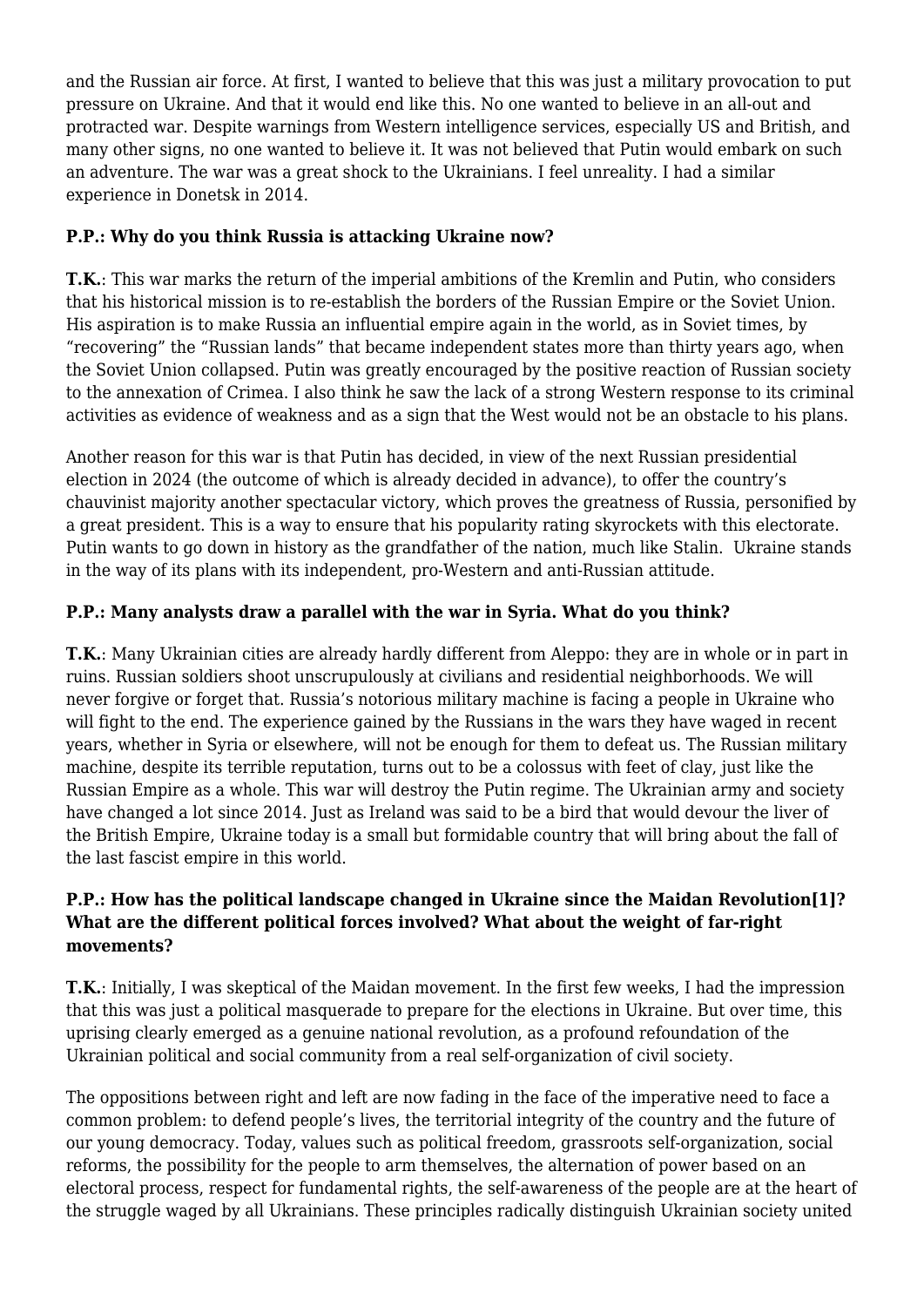by a common historical destiny from the authoritarian, chauvinist and racist aggressor against whom we are fighting.

Three tendencies with their own historical traditions, stemming from the revolution and civil war of a century ago (1917-1922), are now organically linked in Ukraine: the Makhnovschina, the Petlyurovschina and the Hetmanschina. The Makhnovshchina has its roots in the anarchist tradition of the Ukrainian people, which is embodied today in the self-organization that this people demonstrates, especially through the voluntary movement and territorial defense; the Petlyurovshchina is the army and national republican associations; Hetmanschtchina is state power and the business world. All these tendencies are now united by the same desire to defend the country, by the same concern to see this country develop freely and independently. It is only after the war that we will be able to see what will really happen, but today, we live a unique situation: everyone is talking to each other. It reminds me of republican Spain in 1936. President Zelensky also recalls President Manuel Azaña. So currently, we can in no way speak of competition or opposition between these different political currents.

I serve in a unit created by nationalists, which is supplied by municipal authorities and volunteers, and which is financed by private companies. We give courses on anarchism to combatants and we organize soldiers' committees that ensure the well-being of combatants and respect for their rights without this being a problem. One can find weapon in hand in the same trench an anarchist, a nationalist, a Euro-optimist, a simple peasant, a worker or a computer scientist without a precise political opinion. All are united by the same desire to protect their people, and the independence and freedom of Ukraine. We are all brothers and sisters, we are the people! This is the universally shared slogan and the only ideology that reigns today. The French Revolution of 1789 created a French nation, the Ukrainian Revolution of 2013-14 and especially the war of 2022 are creating a new nation, the Ukrainian nation. The people woke up. The 600 years of struggle and suffering of the Ukrainian people are coming to an end.

#### **P.P.: Who are the people who are committed? Why and for what purpose? What can we say about nationalism in Ukraine, a subject that fascinates some commentators here in France?**

**T.K.**: It is difficult to say now what will happen after this war. Whatever its outcome, Ukraine has already won. It has won morally, spiritually, politically and socially. Perhaps years of maturation, years of new social battles and class struggle within society await us. Struggles for social transformation, a series of new revolutions. But all this will make it possible for today's war, a war that is both a war of liberation and a social war. A war between an empire and a republic, between law and contempt for the law, between life and death, between freedom and slavery.

In this context, Ukrainian nationalism is similar to the nationalism of the Irish in their struggle against the British Empire. It is a liberating and creative nationalism. It is a national liberation struggle led by the people. The influence of radical groups is not as great as it seems from the outside. This war poses a threat of genocide to the Ukrainian people. Faced with the danger posed by this annihilation, unity is necessary, even if it will fade over time. But it is the essence of the movement that counts, the momentum of liberation that runs through Ukraine in the face of Russian social racism that denies us the right to exist on principle. Words, banners and historical identification markers are no more than aesthetics or symbols. They have long since ceased to have the meanings that we are trying to attribute to them. The red flag and the words "anti-fascism" have a completely different meaning today than they did a century ago. Even as the Russian authorities reduce Ukrainian cities to rubble (we can speak of Twenty-first century Guernica), they are preparing to organize an "international anti-fascist congress". Is this irony? A mockery? Or the fulfillment of George Orwell's brilliant prophecy? Putin is the Hitler of today. There is nothing else to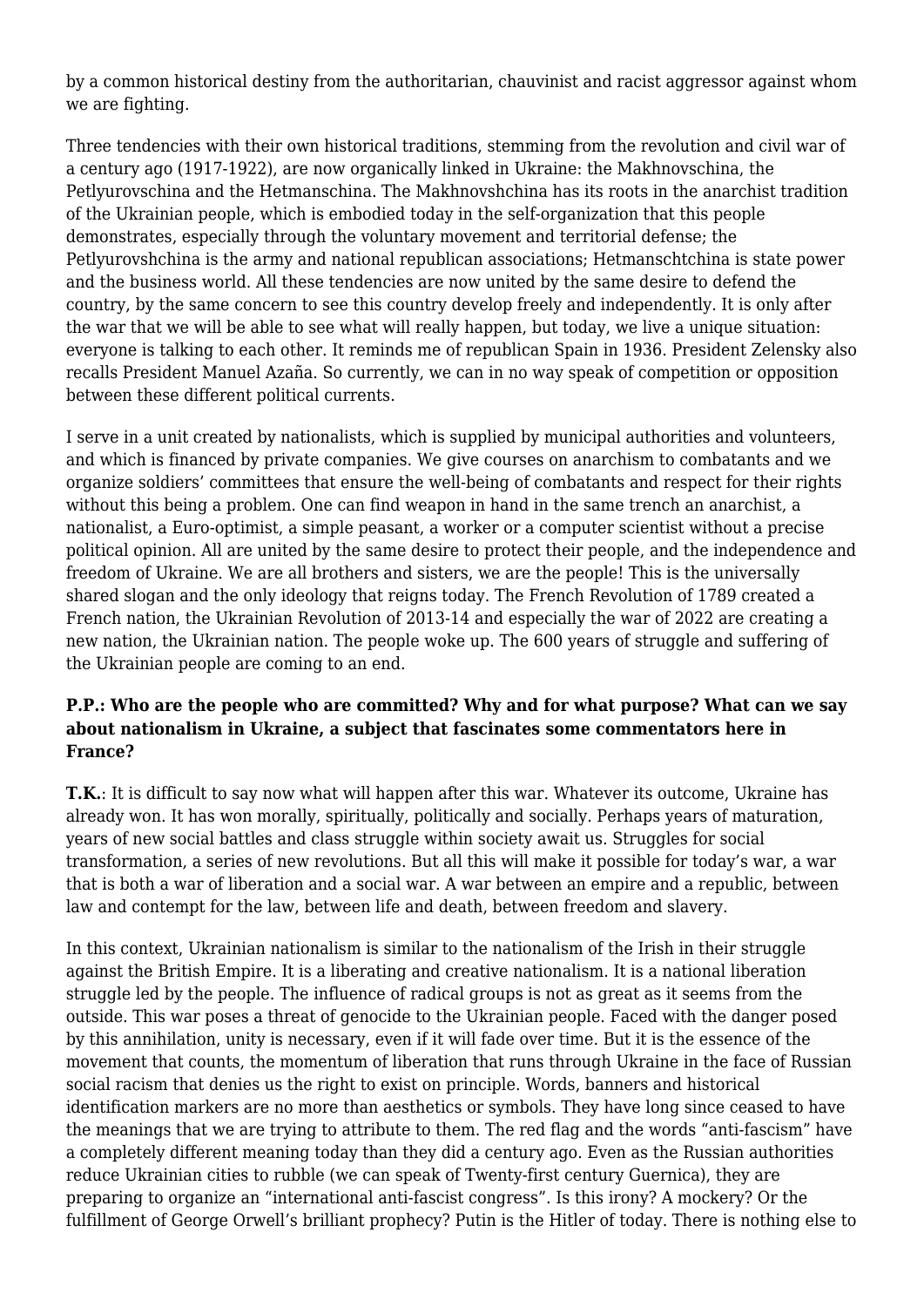# **P.P.: Who is President Zelensky? How did he come to power?**

**T.K.**: Zelensky was a very popular comedian and entertainer in Ukraine. His election to the presidency reflected the desire of the people to see the emergence of people who were not associated with the old pre-war political establishment, the desire for a renewal of the political class. Zelensky's campaign slogan was "peace." Many Ukrainians had placed their hopes in him because they were tired of the war that had been going on since 2014. Zelensky had promised to find a way out of the current situation in Donbass and to settle the military conflict. In addition, Zelensky's team was committed to carrying out economic and political reforms that would benefit ordinary people. But these expectations were disappointed, and Zelensky's government, like Zelensky himself, was severely criticized by different segments of society. It is a tradition in Ukraine to constantly and publicly criticize any authority, rather than sacralize it.

Initially, Zelensky's party was therefore perceived as the party of peace. But the Minsk agreements imposed by Russia proved impossible to implement, as it would have meant eternal blackmail of war on the part of the Kremlin and Ukraine's total dependence on Putin's will. These agreements provided for the forced recognition of separatist "republics" within Ukraine, which would have been entirely dependent on the Kremlin's decisions. The invasion of Ukraine in February 2022 put an end to this ambiguous situation and showed that peace was not an option for Ukrainians. Russia does not want to collaborate with an independent partner country, it wants a vassal, a protectorate, a fully dependent territory. The invasion has once and for all exposed Putin's true intentions towards Ukraine, intentions that date back well before 2014. While President Zelensky had until then been a politician of disputed authority, hostage to circumstances, since the invasion he has transformed himself into a strong leader who enjoys the support of almost all citizens.

# **P.P.: What is the situation in Donbass? How do you analyze this one, you who are from the region?**

**T.K.**: Everything that has been happening in Donbas since 2014 is a well-planned operation by the Kremlin. The development of separatist sentiments among the population of these regions that preceded the creation of the so-called "republics" was orchestrated from scratch by the Russian special services. I remember how it all began: I witnessed with my own eyes the theatrical staging of the "popular referendum" on the independence of Donbass and I witnessed the real number of people who participated. Pro-Russian sentiments in Donbas in 2014 were very limited. The situation has changed a lot over time. According to Russian propaganda, the number of supporters of Russia increased sharply, but this was done gradually, in stages. In the spring of 2014, in major cities like Donetsk, pro-Russians were actually Russian citizens transported there by bus (especially from the Rostov region of Russia) to support pro-Russian actions by posing as locals.

At the same time, pro-Ukrainian rallies were held in Donetsk that brought together a very large number of real inhabitants, as shown in many photos and videos, and as I have witnessed. Street fighting between pro-Ukrainian and pro-Russian protesters broke out in the spring of 2014 that resulted in injuries on the Ukrainian side. Supporters of Russia were actively supplied with weapons from specially established bases in Rostov. Donetsk has been flooded with Russian security agents on the orders of the Kremlin, overseen in particular by Sergey Glazyev, a prominent politician. It was then that the killings of Ukrainian civilian activists and the persecution of Ukrainians began.

The situation then changed dramatically when Russian militant groups began arriving in Donetsk and lobbied to create a separatist militia led by the FSB. In the summer, the situation degenerated into direct hostilities with units of the Ukrainian army and with the use of artillery and aviation. Pro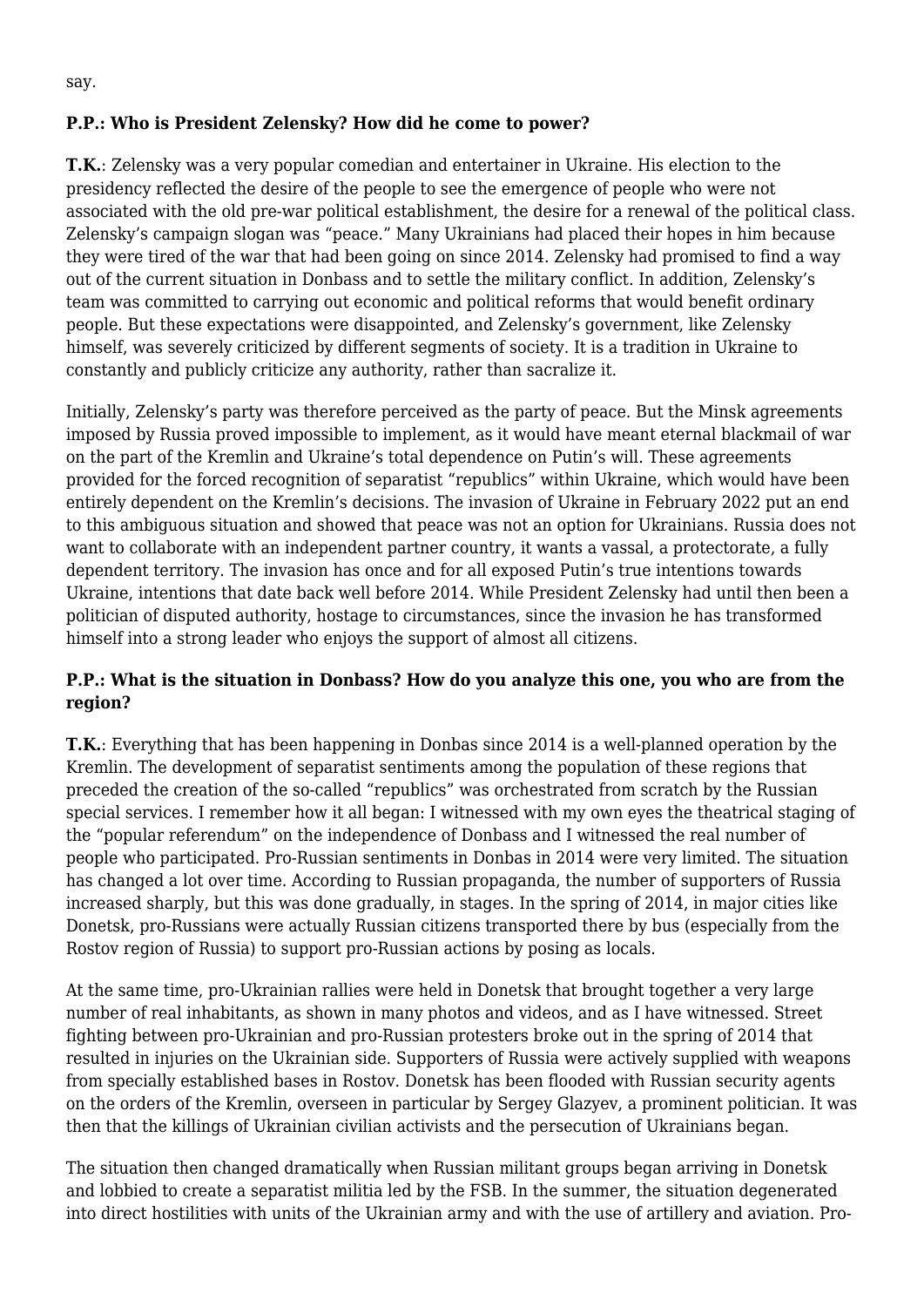Russian security services fired mortars into residential areas, accusing the Ukrainian army of being responsible. These provocations made it possible to create the climate desired by the occupiers.

The third step in creating pro-Russian sentiment was the creation of the "Donetsk People's Republic", whose territory was isolated from the rest of Ukraine. In this regime of isolation, with the help of the pro-Russian media, public opinion was handed over to the Kremlin's propaganda. In institutions, universities and educational institutions there began to be an atmosphere of "1937" (when the Stalinist purges provoked the execution and deportation to Soviet labor camps of several million Ukrainians).

Currently, according to the information I have, a significant part of the population of the separatist enclaves is favorable to Ukraine and does not accept the state of affairs in the "republics". In 2014, Donetsk was a rich and developed region, where the standard of living was much higher than in many other regions in Ukraine, such as those around the cities of Zaporizhzhia or Dnipro. The Communist Party (CPU) had little influence in the Donetsk region. For example, his supporters were not much more numerous than the anarchists during the May 1 demonstrations. It is therefore strange to speak of any nostalgia for the Soviet Union. All these feelings were artificially fabricated as part of the "Russian Spring" project.

# **P.P.: How has the Ukrainian army evolved since 2014, when it was almost non-existent?**

**T.K.**: In 2014, when Russia annexed Crimea and started the war in Donbass, the Ukrainian army was indeed very weak and insufficiently mobilized. During Ukraine's thirty years of independence (1991-2014), the Ukrainian government failed to reform the army, rearm it, create a high civic consciousness among the military, and provide them with effective training in modern warfare. Survival of the former "Soviet" army, the Ukrainian army was more of a decoration than a real armed force. The same goes for the Ukrainian Navy. In addition, Russia was never considered a military threat and there was no plan for a possible military conflict. The military leadership of the Ukrainian army was composed mainly of people with a more bureaucratic than military mind, pro-Russian and from a "Soviet military tradition" that they shared with their Russian "colleagues". Therefore, there were very few units of the Ukrainian army able to withstand the Russian invasion in 2014. Few Ukrainians were psychologically prepared to shoot at the Russians. As a result, in the early years of the war, the defense effort was mostly supported by formations of Ukrainian volunteers, patriotic-minded citizens and partisan units, poorly equipped and inexperienced in combat.

The eight years of war (2014-2022) have seen this situation change radically. An effective and wellequipped army has been set up, highly motivated and with real combat experience. A territorial defense force capable of being deployed in the event of a general war was established, with community training centers run by volunteers where civilians could receive basic military training. All this made it possible to put up effective resistance to Russian troops during the invasion in February 2022. The army, armed people and civilian volunteers are now operating in a coordinated manner throughout the country, which has helped counter the Kremlin's blitzkrieg attempt, which hoped to cross the border and quickly seize Ukraine's most important centers. In addition, the Ukrainian population is much more organized and united than in 2014. The Russian military was not welcomed by anyone, and there was no attempt by the civilian population to form new pro-Russian enclaves.

# **P.P.: This war is causing a lot of discussion and tension in the Western militant world. How do you position yourself in relation to the NATO vs Russia debate?**

**T.K.**: Among the supporters of a democratic and republican Ukraine, there is no doubt about the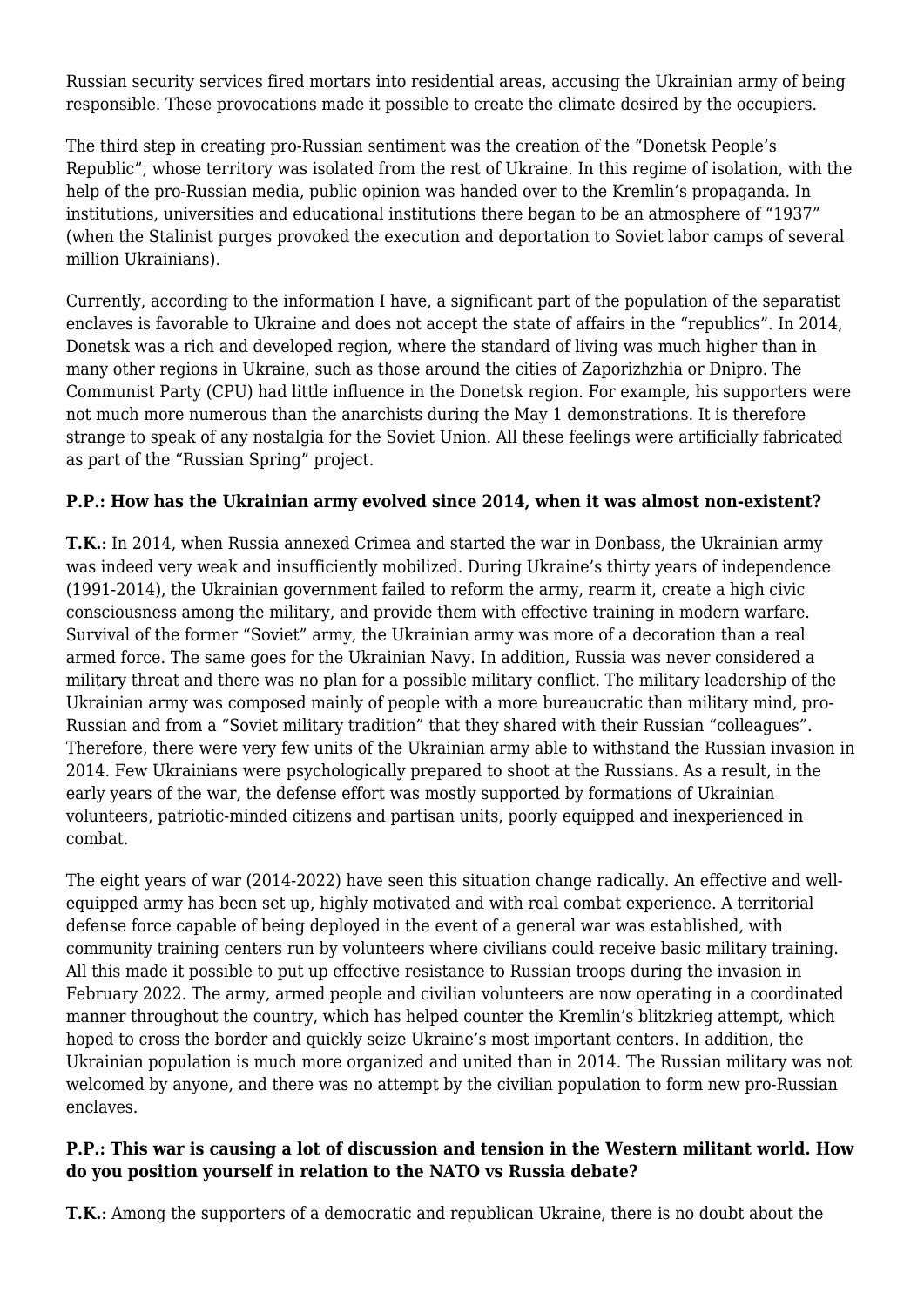desire to integrate Europe and adherence to the values of Western democracy. If one has to choose between the totalitarian regime of Putin's empire and Western democracy (while remaining lucid about its flaws), the choice in Ukraine is clearly and irrevocably in favor of the West. Faced with the prospect of being crushed by the Kremlin's imperial ambitions (Russia does not even recognize the existence of Ukrainians as an independent people), the idea of becoming an ally of NATO, the EU and the US does not seem like a terrible thing. The problem of NATO's eastward expansion (even if it is a reality rather than a scarecrow or chimera as in the Cold War era) is not a problem for Ukraine, but for Russia. It is not acceptable for Russia to solve its geopolitical problems through the genocide of the Ukrainian people. These issues could have been resolved through international negotiations. But now Putin has lost that opportunity and there is no other strategy than the destruction of the Russian aggressor regime. It is obvious to everyone that the Russian militarist machine will not stop in Ukraine. After Ukraine, the war will spread to the Baltic States and even further into Eastern Europe, via Poland. The Kremlin is talking about a space of influence from the Pacific Ocean to the Atlantic Ocean, so we should not be under any illusions about what will happen next. It is a repetition of history with Hitler and the great Reich. Ukraine's desire to ally itself with Western democracies is therefore justified, it is obvious. The war in Ukraine is a matter of survival not only for Ukraine, but also for Europe. If today's Russia believes it is allowed to react in this way to avoid having NATO on its borders (assuming for a moment that this rhetoric is admissible), then let this Russia go to hell!

A separate question for leftists and anarchists is what strategy to adopt that is in line with their ideological principles. For me, the solution is simple. As long as Hitler exists (personally or collectively), the left must oppose and fight him, and Hitler's enemies are our allies. After Hitler's defeat, a new era will open in which local and international class strategies will have their place. This was the case during the Second World War, it should be the same today.

In my opinion, public life in Ukraine since the Maidan revolution has been crossed on all sides by tendencies that I consider rather libertarian. The names, colors and shapes differ from those of traditional anarchist forces, but in their essence, these dynamics are part of the principles of anarchism: electoral activity and alternation of power, direct democracy, self-organization and development of horizontal bonds, universal armament of the people, spontaneity and sense of initiative, ability of grassroots civic groups to control government, free and transparent information within civil society and between citizens and the government. Certainly, many things exist in the embryonic state and coexist with bourgeois institutions and corruption, but everything is evolving and it is in our power to continue what we have started since Maidan.

In Putin's Russia, there is none of this: it is a police state where the cult of bloodthirsty dictators reigns and where militarism, chauvinism and racism are elevated to the rank of state religion that permeates all strata of society. From this point of view, there is no possible comparison with the presence or influence of radical ultra-right groups in Ukraine: these groups remain a very small minority in the country. Of course, I would prefer our war to be placed under the banner of Nestor Makhno (founder of the Ukrainian Revolutionary Insurrectionary Army, which, after the October Revolution and until 1921, fought both the counter-revolutionary Tsarist army and the Bolshevik Red Army) and not Stepan Bandera (Ukrainian politician and nationalist ideologue). who collaborated with Nazi Germany), although the figure of Makhno is quite popular here! I would of course like to fight in the name of anarchy rather than the Nation, but these are only symbols and words that do not change the real nature of the movement that runs through Ukraine. In any case, currently, to choose between: "Long live the King" and "Long live the Nation", I choose without hesitation the Nation!

[\[1\]](https://mouvements.info/leruption-de-la-russie-en-ukraine/#_ftnref1) In February 2014, protesters occupied Maidan Square ("Independence Square") and obtained the impeachment of President Viktor Yanukovych, close to Moscow, after 5 days of clashes with the